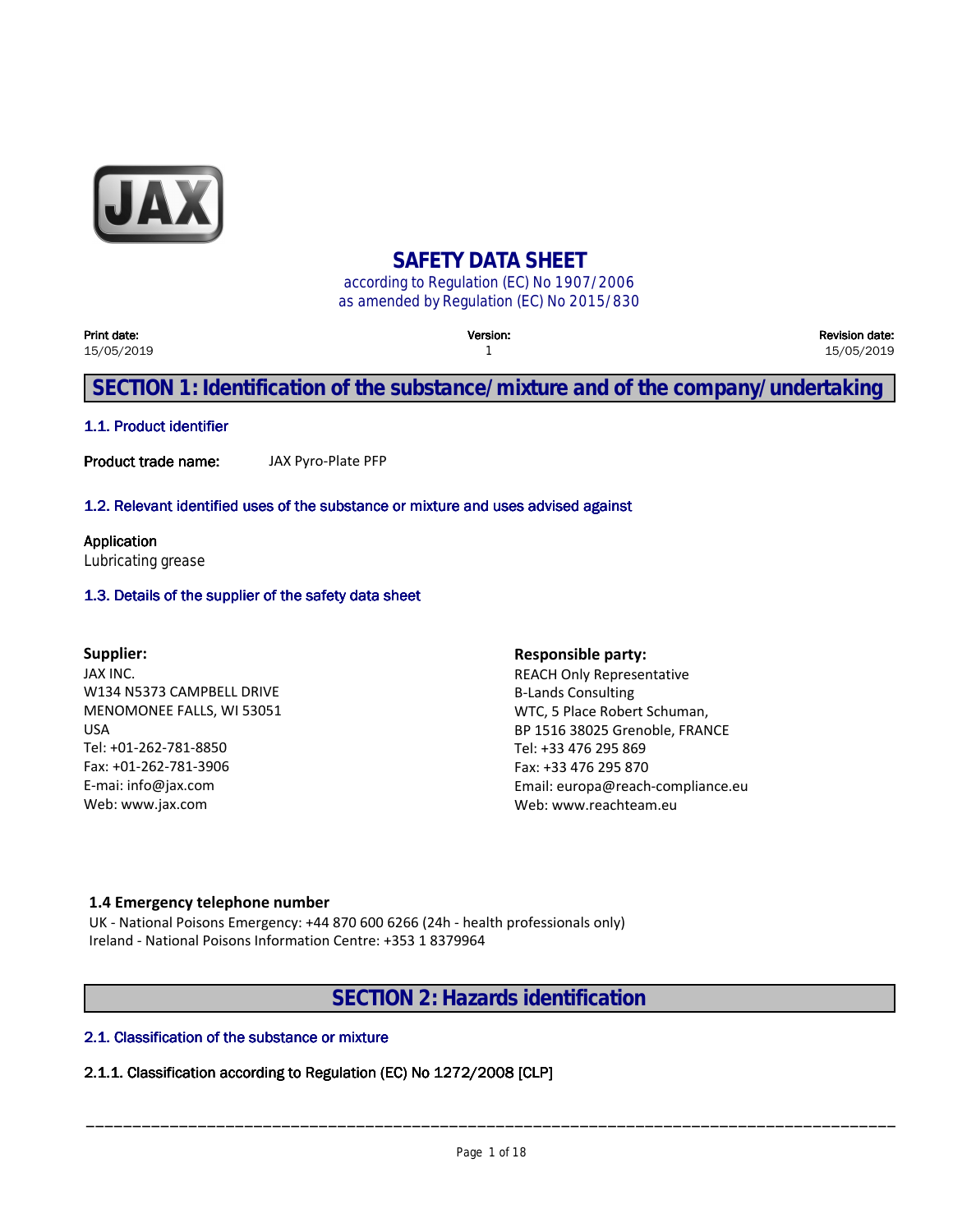This mixture is classified as not hazardous according to regulation (EC) 1272/2008 [GHS]

#### **Classification procedure:** Calculation method

#### **2.2. Label elements**

This mixture is classified as not hazardous according to regulation (EC) 1272/2008 [GHS]

Signal Word **None None None None None None None None None None None None None** 

Hazard Statements None

Precautionary statements None

#### **2.3. Other hazards**

None under normal use

**SECTION 3: Composition/information on ingredients**

#### **3.1 Substances**

Not applicable. Product is a mixture.

#### **3.2 Mixture**

#### **Description of the mixture:**

Product is a mixture of: polymer, additives.

#### **Hazardous ingredients:**

Mixture does not contain hazardous ingredients

*Full text of H- and EUH-phrases: see section 16*

**SECTION 4: First aid measures**

#### **4.1. Description of first aid measures**

| General notes:                      | No hazards which require special first aid measures |
|-------------------------------------|-----------------------------------------------------|
| Following inhalation:               | Not hazardous by inhalation.                        |
| Following skin contact:             | Not hazardous by skin contact.                      |
| Following eye contact:              | Not hazardous by contact with eyes.                 |
| Following ingestion:                | Rinse mouth                                         |
| Self-protection of the first aider: | First aider needs to protect himself.               |
|                                     |                                                     |

#### **4.2. Most important symptoms and effects, both acute and delayed**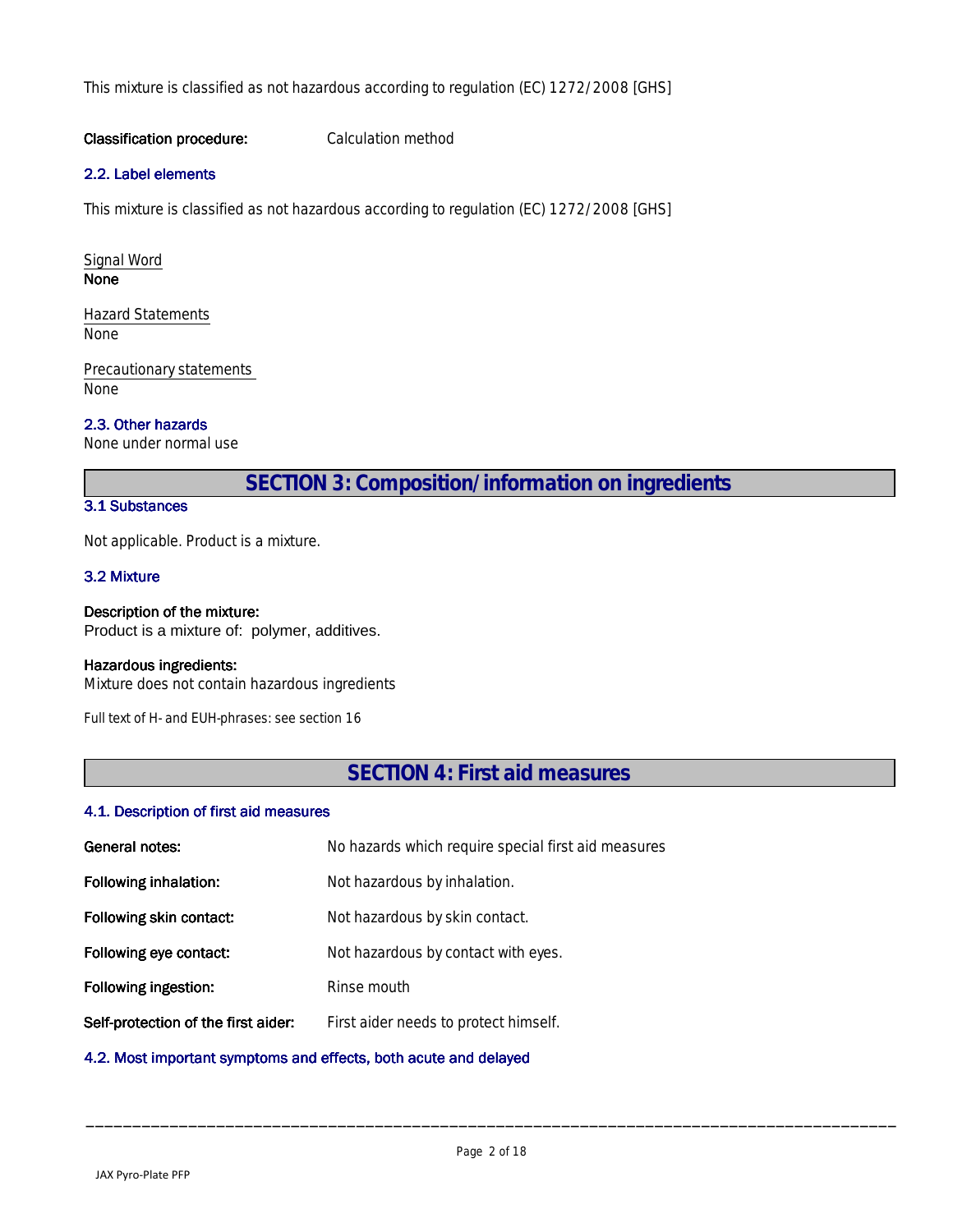#### **Following inhalation:**

| Acute:<br>Delayed:                                                              | There are no symptoms or effects reported.<br>There are no symptoms or effects reported. |  |  |
|---------------------------------------------------------------------------------|------------------------------------------------------------------------------------------|--|--|
| Following skin contact:                                                         |                                                                                          |  |  |
| Acute:<br>Delayed:                                                              | There are no symptoms or effects reported.<br>There are no symptoms or effects reported. |  |  |
| Following eye contact:                                                          |                                                                                          |  |  |
| Acute:<br>Delayed:                                                              | There are no symptoms or effects reported.<br>There are no symptoms or effects reported. |  |  |
| Following ingestion:                                                            |                                                                                          |  |  |
| Acute:<br>Delayed:                                                              | There are no symptoms or effects reported.<br>There are no symptoms or effects reported. |  |  |
| 4.3. Indication of any immediate medical attention and special treatment needed |                                                                                          |  |  |
| <b>Following inhalation:</b>                                                    | No data available                                                                        |  |  |
| Following skin contact:                                                         | No data available                                                                        |  |  |
| Following eye contact:                                                          | No data available                                                                        |  |  |
| Following ingestion:                                                            | No data available                                                                        |  |  |
|                                                                                 | <b>SECTION 5: Firefighting measures</b>                                                  |  |  |
| 5.1. Extinguishing media                                                        |                                                                                          |  |  |
| Unsuitable extinguishing media:                                                 | High volume water jet                                                                    |  |  |
| 5.2. Special hazards arising from the substance or mixture                      |                                                                                          |  |  |
| Hazardous combustion products:                                                  | Carbon monoxide (CO)<br>Nitrogen oxides (NOx)                                            |  |  |

#### **5.3. Advice for firefighters**

Standard procedure for chemical fires

# **SECTION 6: Accidental release measures**

#### **6.1. Personal precautions, protective equipment and emergency procedures**

#### **6.1.1 For non-emergency personnel**

| Protective equipment:        | Use suitable protective equipment (see also section 8) to prevent any contamination |
|------------------------------|-------------------------------------------------------------------------------------|
|                              | of skin, eyes and personal clothing.                                                |
| <b>Emergency procedures:</b> | Consult an expert.                                                                  |

**6.1.2 For emergency responders**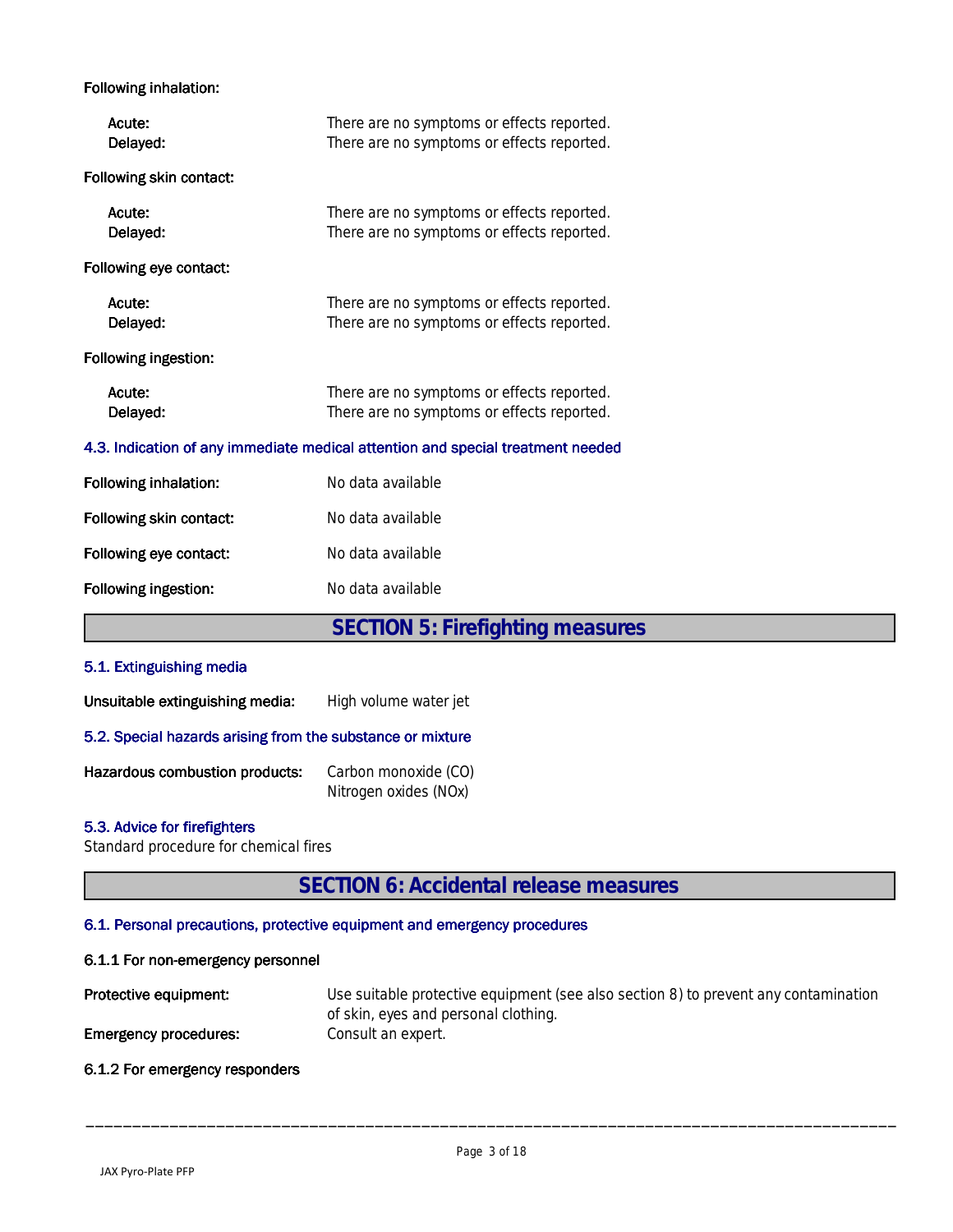| Protective equipment:        | Use suitable protective equipment (see also section 8) to prevent any contamination |
|------------------------------|-------------------------------------------------------------------------------------|
|                              | of skin, eyes and personal clothing.                                                |
| <b>Emergency procedures:</b> | Consult an expert.                                                                  |

#### **6.2. Environmental precautions**

Do not flush into surface water or sanitary sewer system

#### **6.3. Methods and material for containment and cleaning up**

| 6.3.1 For containment:   | Covering of the drains.                                                                                  |
|--------------------------|----------------------------------------------------------------------------------------------------------|
| 6.3.2 For cleaning up:   | Soak up with inert absorbent material (e.g. sand, silica gel, acid binder, universal<br>binder, sawdust) |
| 6.3.3 Other information: | Clear spills immediately                                                                                 |

#### **6.4. Reference to other sections**

See also sections 8 and 13.

**SECTION 7: Handling and storage**

#### **7.1. Precautions for safe handling**

**Protective measures:**

| Measures to prevent fire:                                         | Always keep ignition sources and product separated. Use a fire suppression system<br>which is suitable for the facility and the potential hazards. |  |  |
|-------------------------------------------------------------------|----------------------------------------------------------------------------------------------------------------------------------------------------|--|--|
| Measures to prevent aerosol and<br>dust generation:               | Provide sufficient air exchange and/or exhaust in work rooms.                                                                                      |  |  |
| Measures to protect the<br>environment:                           | Do not flush into surface water or sanitary sewer system                                                                                           |  |  |
| Advice on general occupational<br>hygiene:                        | Wash hands thoroughly after handling                                                                                                               |  |  |
| 7.2. Conditions for safe storage, including any incompatibilities |                                                                                                                                                    |  |  |
| Technical measures and storage<br>conditions:                     | Storage at 5 - 35 °C                                                                                                                               |  |  |
| Packaging materials:                                              | Store in original package or in dedicated storage tank.                                                                                            |  |  |
| Requirements for storage rooms<br>and vessels:                    | Store in accordance with local and national regulations.                                                                                           |  |  |
| Further information on storage<br>conditions:                     | No data available                                                                                                                                  |  |  |
| 7.3. Specific end use(s)                                          |                                                                                                                                                    |  |  |
| Recommendations:                                                  | See our technical data sheet.                                                                                                                      |  |  |
|                                                                   |                                                                                                                                                    |  |  |

**Industrial sector specific solutions:** See our technical data sheet.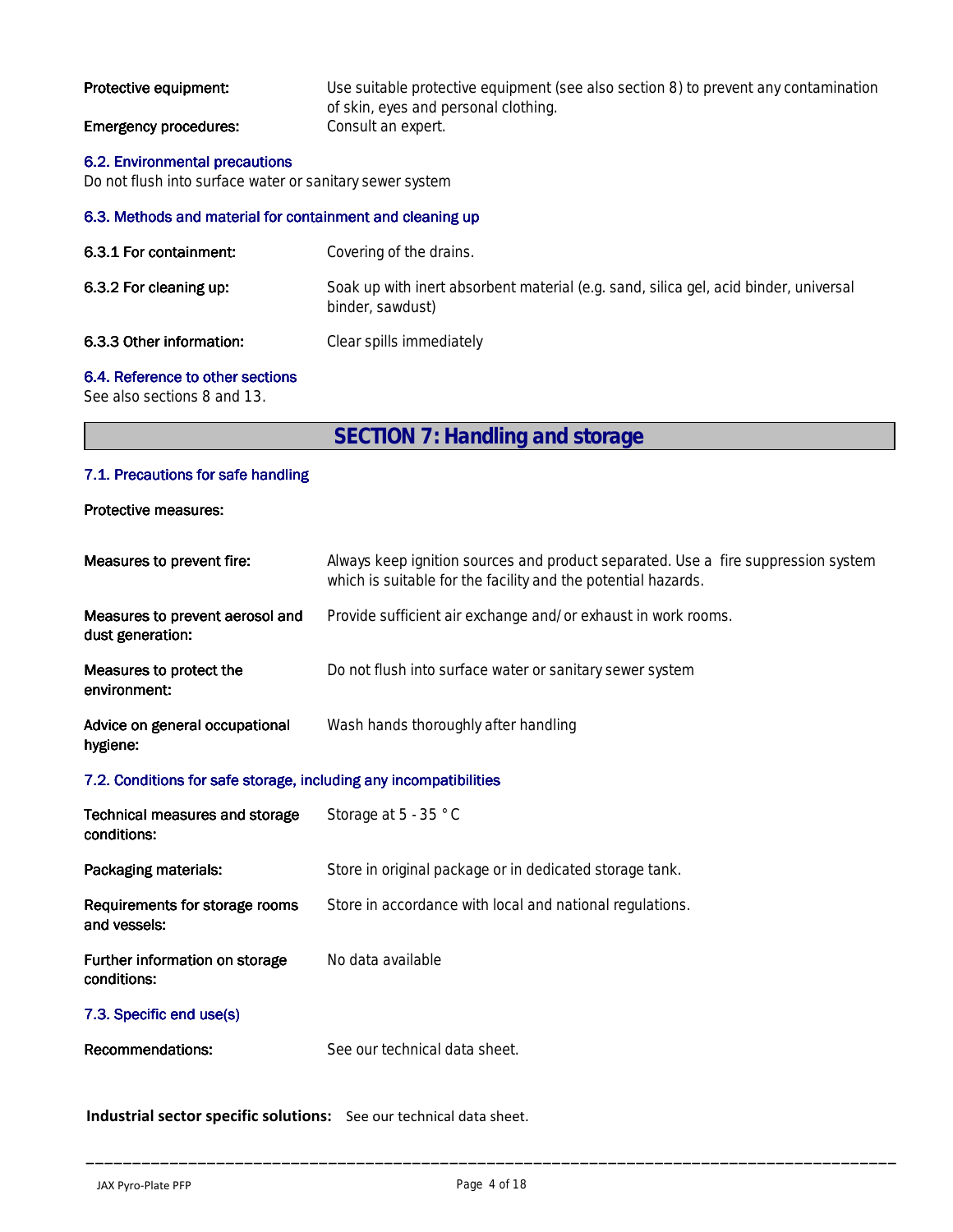# **SECTION 8: Exposure controls/personal protection**

### **8.1. Control parameters**

| In Europe<br>Hazardous ingredients:             | Mixture does not contain hazardous ingredients |
|-------------------------------------------------|------------------------------------------------|
| <b>In Austria</b><br>Hazardous ingredients:     | Mixture does not contain hazardous ingredients |
| In Belgium<br>Hazardous ingredients:            | Mixture does not contain hazardous ingredients |
| In Bulgaria<br>Hazardous ingredients:           | Mixture does not contain hazardous ingredients |
| In the Czech Republic<br>Hazardous ingredients: | Mixture does not contain hazardous ingredients |
| <b>In Denmark</b><br>Hazardous ingredients:     | Mixture does not contain hazardous ingredients |
| <b>In Finland</b><br>Hazardous ingredients:     | Mixture does not contain hazardous ingredients |
| In France<br>Hazardous ingredients:             | Mixture does not contain hazardous ingredients |
| In Germany                                      |                                                |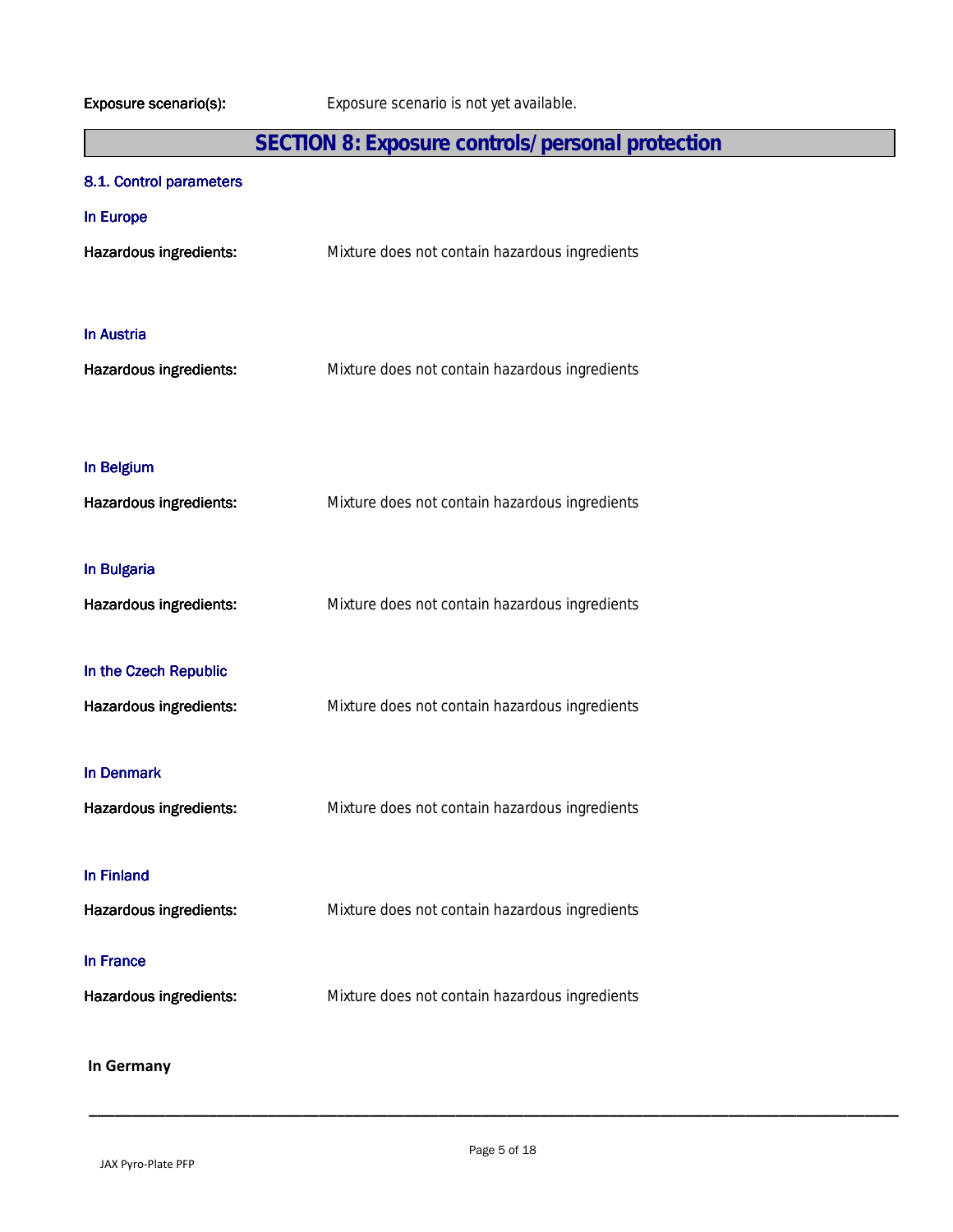| Hazardous ingredients: | Mixture does not contain hazardous ingredients |
|------------------------|------------------------------------------------|
| In Hungary             |                                                |
| Hazardous ingredients: | Mixture does not contain hazardous ingredients |
| In Italy               |                                                |
| Hazardous ingredients: | Mixture does not contain hazardous ingredients |
| In Latvia              |                                                |
| Hazardous ingredients: | Mixture does not contain hazardous ingredients |
| In Lithuania           |                                                |
| Hazardous ingredients: | Mixture does not contain hazardous ingredients |
| In Luxembourg          |                                                |
| Hazardous ingredients: | Mixture does not contain hazardous ingredients |
| In the Netherlands     |                                                |
| Hazardous ingredients: | Mixture does not contain hazardous ingredients |
| In Norway              |                                                |
| Hazardous ingredients: | Mixture does not contain hazardous ingredients |
| <b>In Poland</b>       |                                                |
| Hazardous ingredients: | Mixture does not contain hazardous ingredients |
| In Portugal            |                                                |
| Hazardous ingredients: | Mixture does not contain hazardous ingredients |
| In Romania             |                                                |
| Hazardous ingredients: | Mixture does not contain hazardous ingredients |
| In the Slovak Republic |                                                |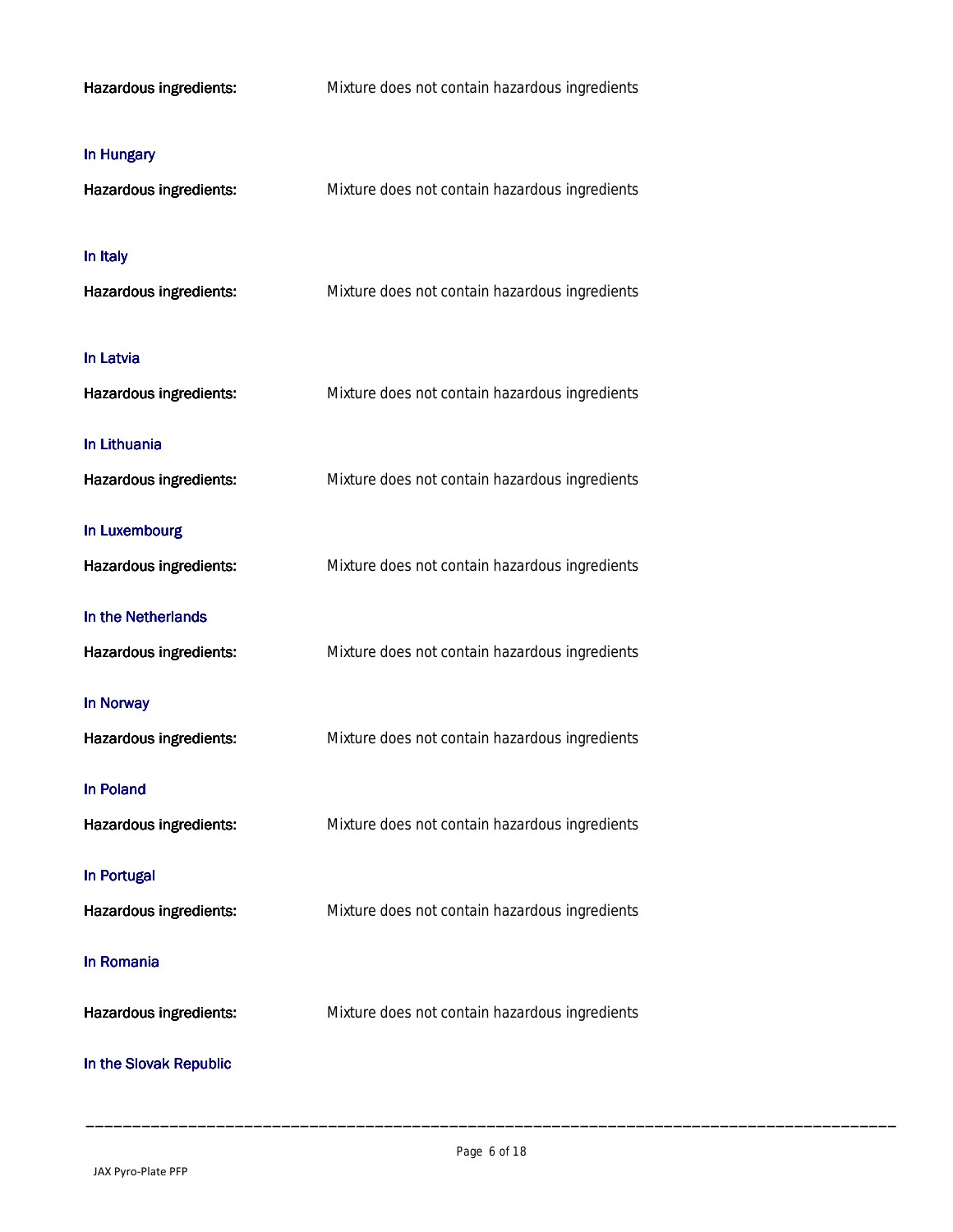| Hazardous ingredients:                                 | Mixture does not contain hazardous ingredients |
|--------------------------------------------------------|------------------------------------------------|
| <b>In Slovenia</b><br><b>Hazardous ingredients:</b>    | Mixture does not contain hazardous ingredients |
| In Spain<br>Hazardous ingredients:                     | Mixture does not contain hazardous ingredients |
| <b>In Sweden</b><br>Hazardous ingredients:             | Mixture does not contain hazardous ingredients |
| In the United Kingdom<br><b>Hazardous ingredients:</b> | Mixture does not contain hazardous ingredients |

#### **8.2. Exposure controls**

#### **8.2.1 Appropriate engineering controls:**

#### **Technical measures to prevent exposure:**

Ensure adequate ventilation, especially in confined areas

#### **8.2.2 Personal protection equipment:**

#### **8.2.2.1 Eye and face protection:**

The use of safety glasses is recommended.

#### **8.2.2.2 Skin protection:**

#### **Hand protection:**

The use of chemical resistant gloves is recommended.

#### **Other skin protection:**

The use of long sleeved protective clothing is recommended.

#### **8.2.2.3 Respiratory protection:**

Adequate ventilation is recommended.

#### **8.2.2.4 Thermal hazards:**

Product represents no thermal hazards.

#### **8.2.3 Environmental exposure controls:**

#### **Technical measures to prevent exposure:**

Do not flush into surface water or sanitary sewer system

## **SECTION 9: Physical and chemical properties**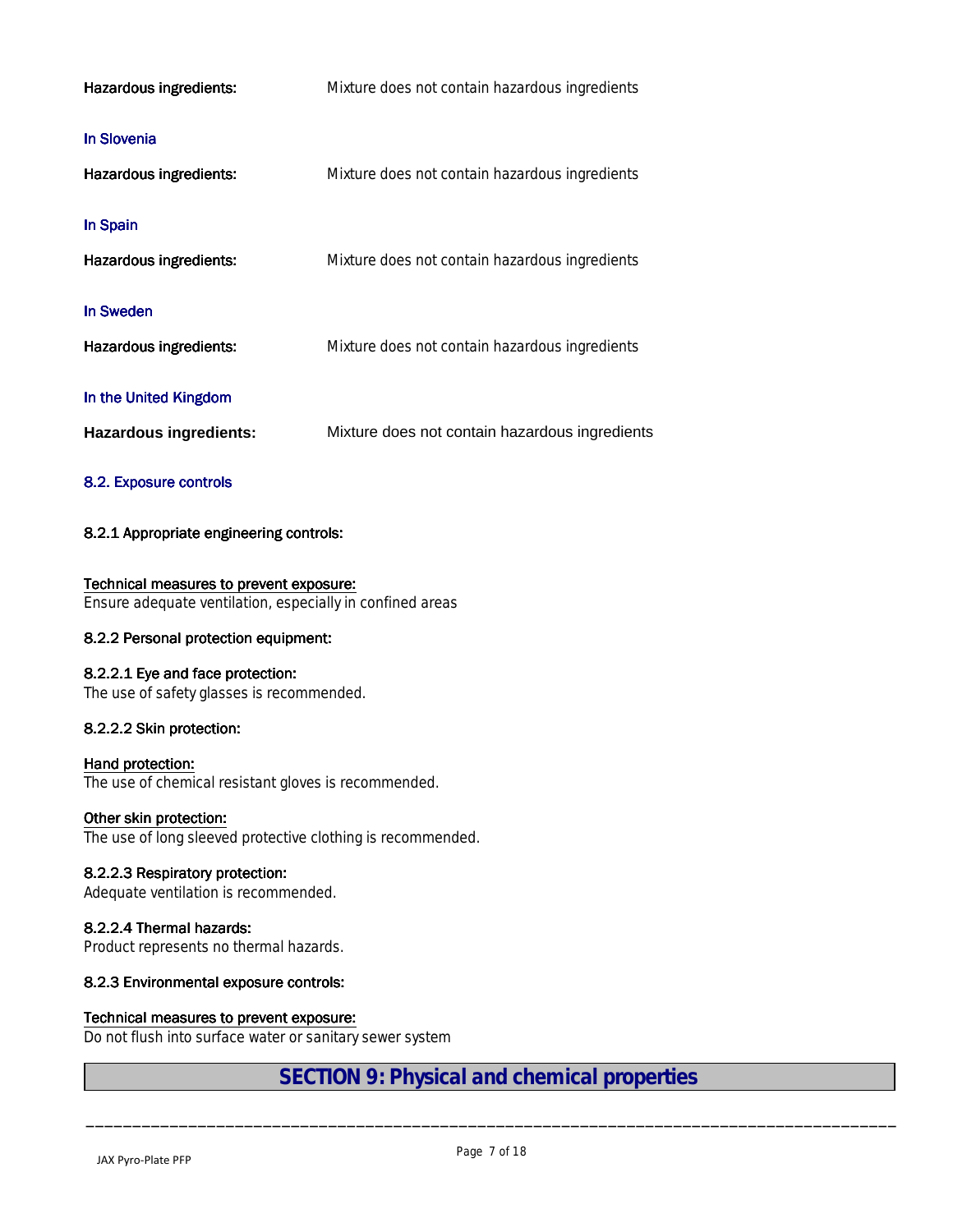#### **9.1. Information on basic physical and chemical properties**

**a) Appearance**

| Colour:<br>Physical state:                                   | White<br>Solid                                  |
|--------------------------------------------------------------|-------------------------------------------------|
| b) Odour                                                     | Odourless                                       |
| c) Odour threshold                                           | Mild odour                                      |
| d) pH                                                        | Not applicable: Product does not contain water. |
| e) Melting point / freezing point (°C)                       | $>20$                                           |
| f) Initial boiling point and boiling range (°C)              | $>35$                                           |
| g) Flash point (°C)                                          | $>60$                                           |
| h) Evaporation rate (BuAc = $1$ )                            | No data available                               |
| i) Flammability (solid, gas)                                 | No data available                               |
| j) Upper/lower flammability or explosive limits              | No data available                               |
| k) Vapour pressure (kPa)                                     | No data available                               |
| I) Vapour density (air=1)                                    | No data available                               |
| m) Relative density (g/cm <sup>3</sup> )<br>at $(^{\circ}C)$ | 1.94<br>15                                      |
| n) Solubility(ies)<br>in water                               | Not soluble                                     |
| o) Partition coefficient: n-octanol/water                    | No data available                               |
| p) Auto-ignition temperature (°C)                            | No data available                               |
| q) Decomposition temperature (°C)                            | No data available                               |
| r) Viscosity (mm <sup>2</sup> /s)<br>at $(^{\circ}C)$        | 460<br>40                                       |
| s) Explosive properties                                      | Product is not explosive.                       |
| t) Oxidising properties                                      | Product is not an oxidiser.                     |
| 9.2. Other information                                       |                                                 |
| a) Pourpoint (°C)                                            | No data available                               |

# **SECTION 10: Stability and reactivity**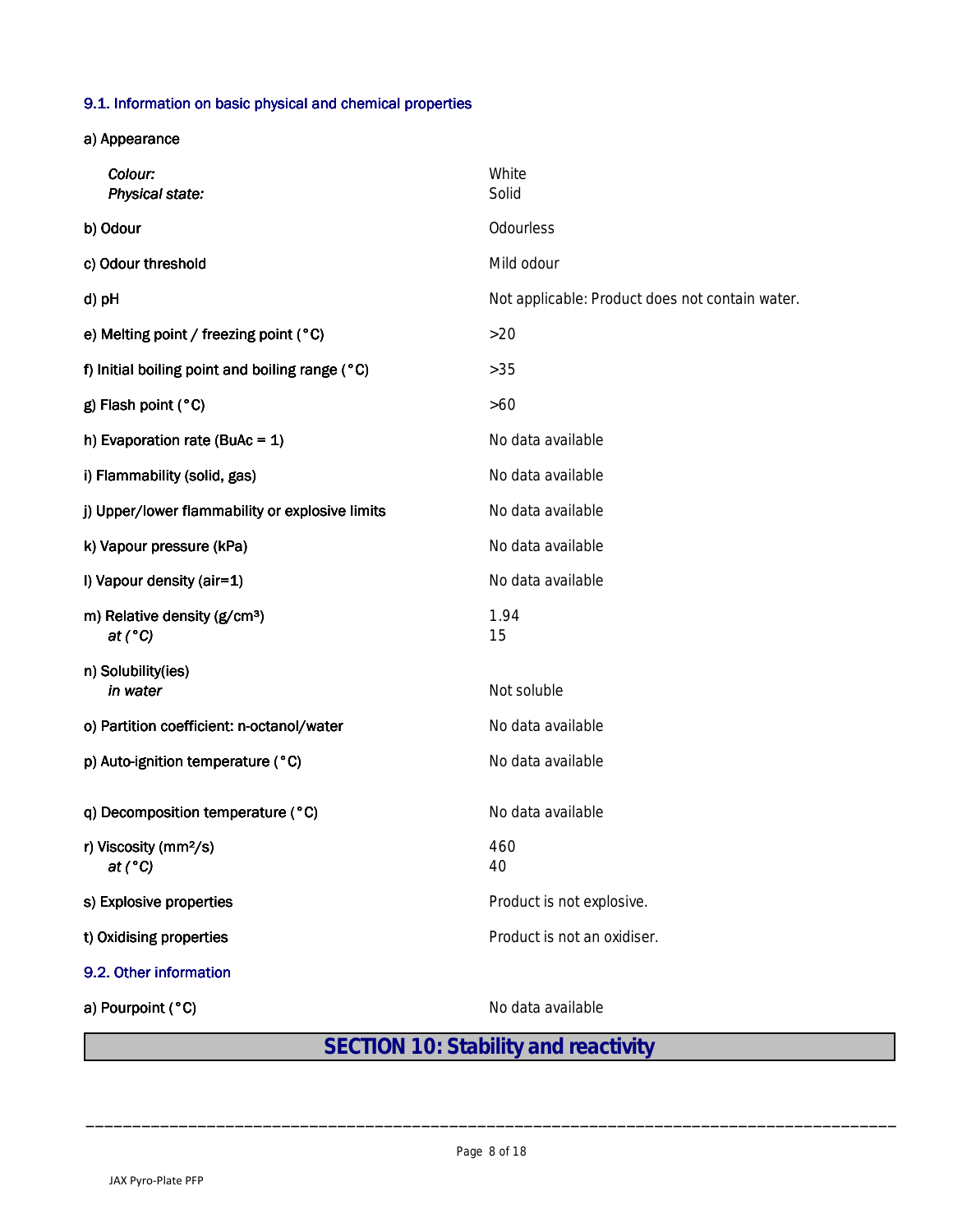#### **10.1. Reactivity**

Stable under recommended storage conditions

#### **10.2. Chemical stability**

Stable under recommended storage conditions

#### **10.3. Possibility of hazardous reactions**

Stable under recommended storage conditions

#### **10.4. Conditions to avoid**

None known

#### **10.5. Incompatible materials**

Strong oxidizing agents

#### **10.6. Hazardous decomposition products**

None under normal use

**SECTION 11: Toxicological information**

#### **11.1. Information on toxicological effects**

#### **Acute toxicity**

#### *Product data:*

| ATEmix - Oral (mg/kg):<br>ATEmix - Dermal (mg/kg): |                   | >2000<br>>2000 |  |
|----------------------------------------------------|-------------------|----------------|--|
| ATEmix - Inhalation (mg/l/4 h - vapours):          |                   | >20            |  |
| Component data:                                    |                   |                |  |
| Skin corrosion/irritation                          |                   |                |  |
| Product data:                                      |                   |                |  |
| <b>Results:</b>                                    | No data available |                |  |
| Component data:                                    |                   |                |  |
| Serious eye damage/irritation                      |                   |                |  |
| Product data:                                      |                   |                |  |
| <b>Results:</b>                                    | No data available |                |  |
| Component data:                                    |                   |                |  |
| <b>Respiratory or skin sensitisation</b>           |                   |                |  |
| Product data:                                      |                   |                |  |
| <b>Results:</b>                                    | No data available |                |  |
|                                                    |                   |                |  |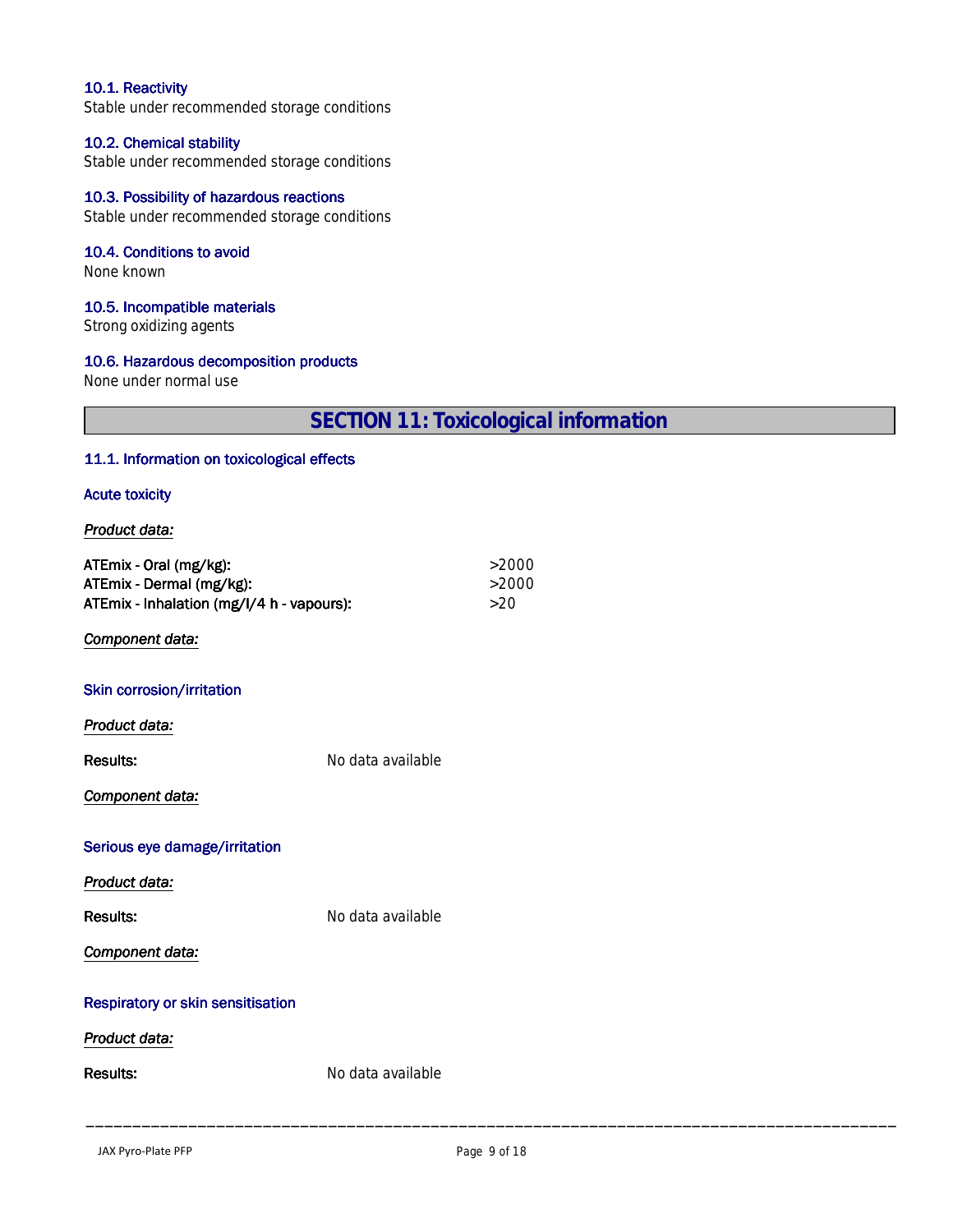#### *Component data:*

# **Germ cell mutagenicity** *Product data:* **Results:**<br>Results:<br>Results: *Component data:* **Carcinogenicity** *Product data:* **Results:** Results: Results: *Component data:* **Reproductive toxicity** *Product data:* **Results:** No data available *Component data:* **Summary of evaluation of the CMR properties** *Product data:* **Results:** No data available **STOT - single exposure** *Product data:* **Results:** No data available *Component data:* **STOT - repeated exposure** *Product data:* **Results:** Results: Results: *Component data:* **Aspiration hazard** *Product data:*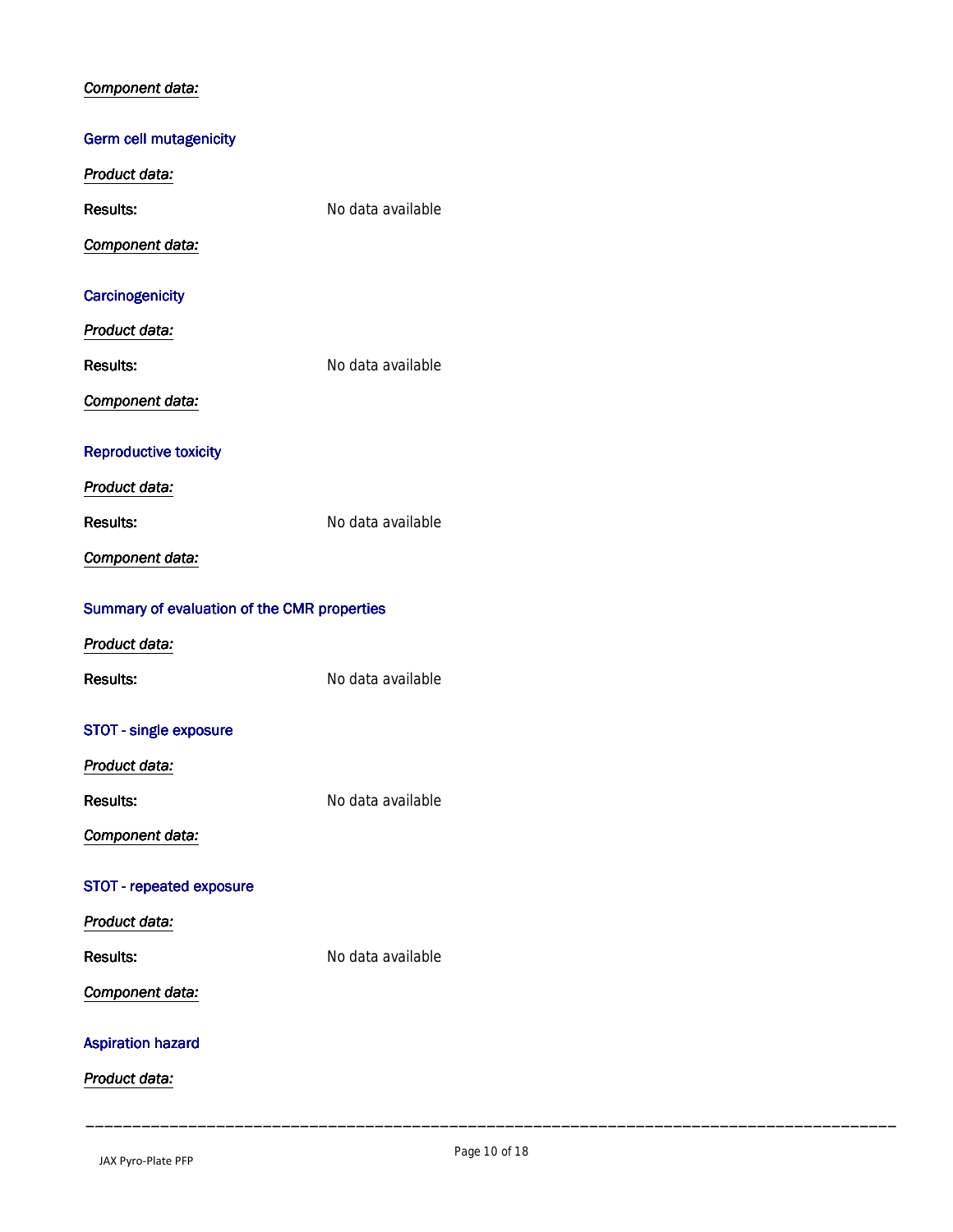#### *Component data:*

# **SECTION 12: Ecological information**

#### **12.1 Toxicity**

**Acute (short-term) toxicity**

| Product data:                                                                |                   |  |  |
|------------------------------------------------------------------------------|-------------------|--|--|
| LC50 (Fish - 96h):                                                           | $>100$ mg/l       |  |  |
| EC50 (Water Flea - 48h):                                                     | $>100$ mg/l       |  |  |
| IC50 (Algae - 72h):                                                          | $>100$ mg/l       |  |  |
| Component data:                                                              |                   |  |  |
| Chronic (long-term) toxicity                                                 |                   |  |  |
| Product data:                                                                |                   |  |  |
| LC50 (Fish - 96h):                                                           | $>100$ mg/l       |  |  |
| EC50 (Water Flea - 48h):                                                     | $>100$ mg/l       |  |  |
| IC50 (Algae - 72h):                                                          | >100 mg/l         |  |  |
| <b>Biodegradation:</b>                                                       | No data available |  |  |
| <b>Partition coefficient n-octanol /waterNo data available</b><br>(log Kow): |                   |  |  |
| <b>Bioconcentration factor (BCF):</b> No data available                      |                   |  |  |

*Component data:*

#### **12.2 Persistence and degradability**

#### *Product data:*

| <b>Abiotic Degradation:</b>  | No data available |
|------------------------------|-------------------|
| Physical- and photo-chemical | No data available |
| elimination:                 |                   |
| <b>Biodegradation:</b>       | No data available |
| Component data:              |                   |

#### **12.3 Bioaccumulative potential**

#### *Product data:*

**Partition coefficient n-octanol /water** No data available (log Kow): **Bioconcentration factor (BCF):** No data available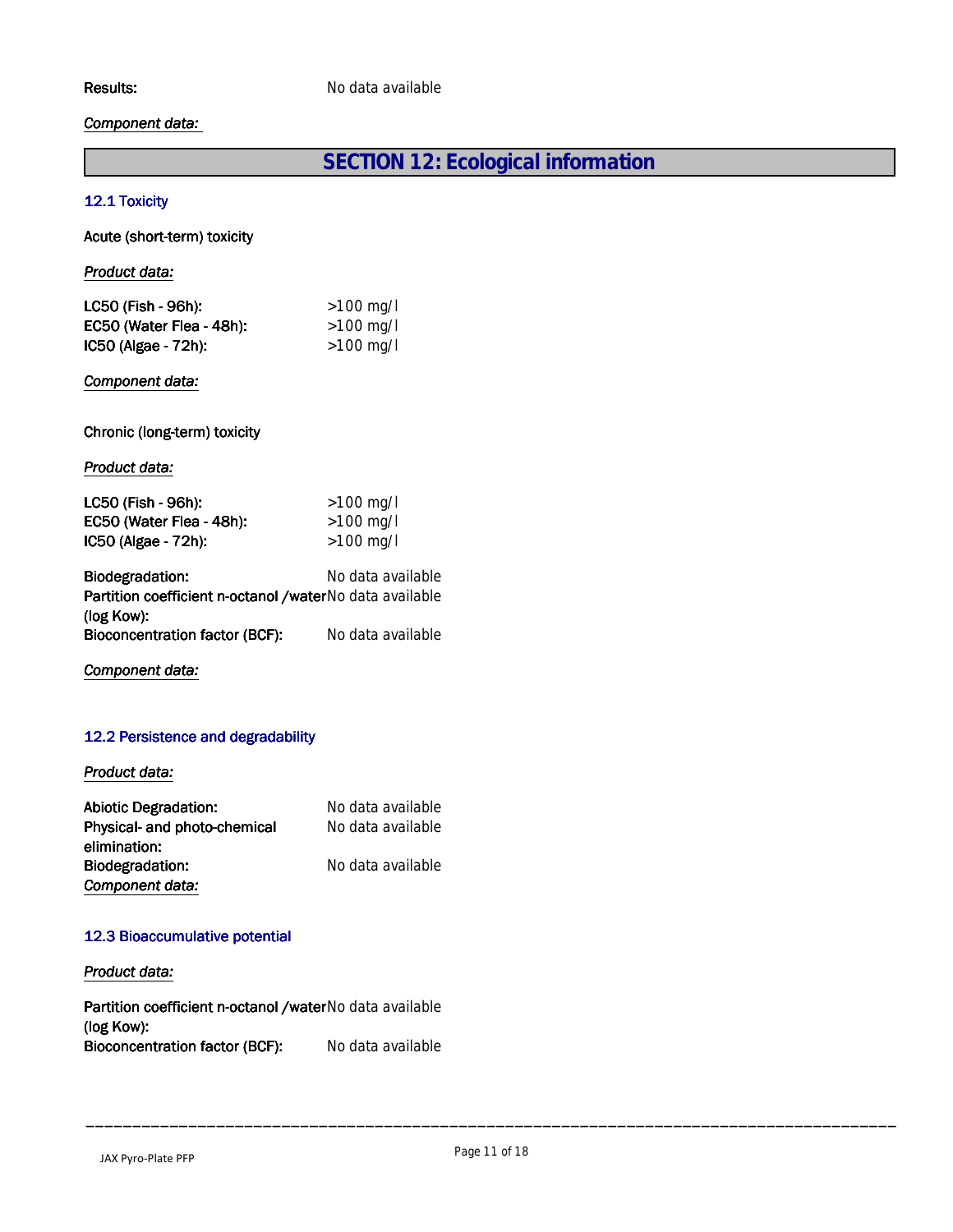#### *Component data:*

#### **12.4 Mobility in soil**

#### *Product data:*

**Known or predicted distribution to environmental compartments:** No data available **Surface tension:** No data available

*Component data:*

#### **12.5 Results of PBT and vPvB assessment**

No data available

#### **12.6 Other adverse effects**

No data available

#### **12.7 Additional information**

No data available

**SECTION 13: Disposal considerations 13.1. Waste treatment methods Product / Packaging disposal:**

*Packaging data:*

**Recycling:** Use a European return program for empty packaging. For example: ncg-europe.com.

*Product data:* 

#### **Waste codes / waste designations according to LoW:**

*As delivered:* 13 02 06\*

**SECTION 14: Transport information**

#### **14.1. UN number**

Not regulated

#### **14.2. UN proper shipping name**

Not regulated

#### **14.3. Transport hazard class(es)**

Not regulated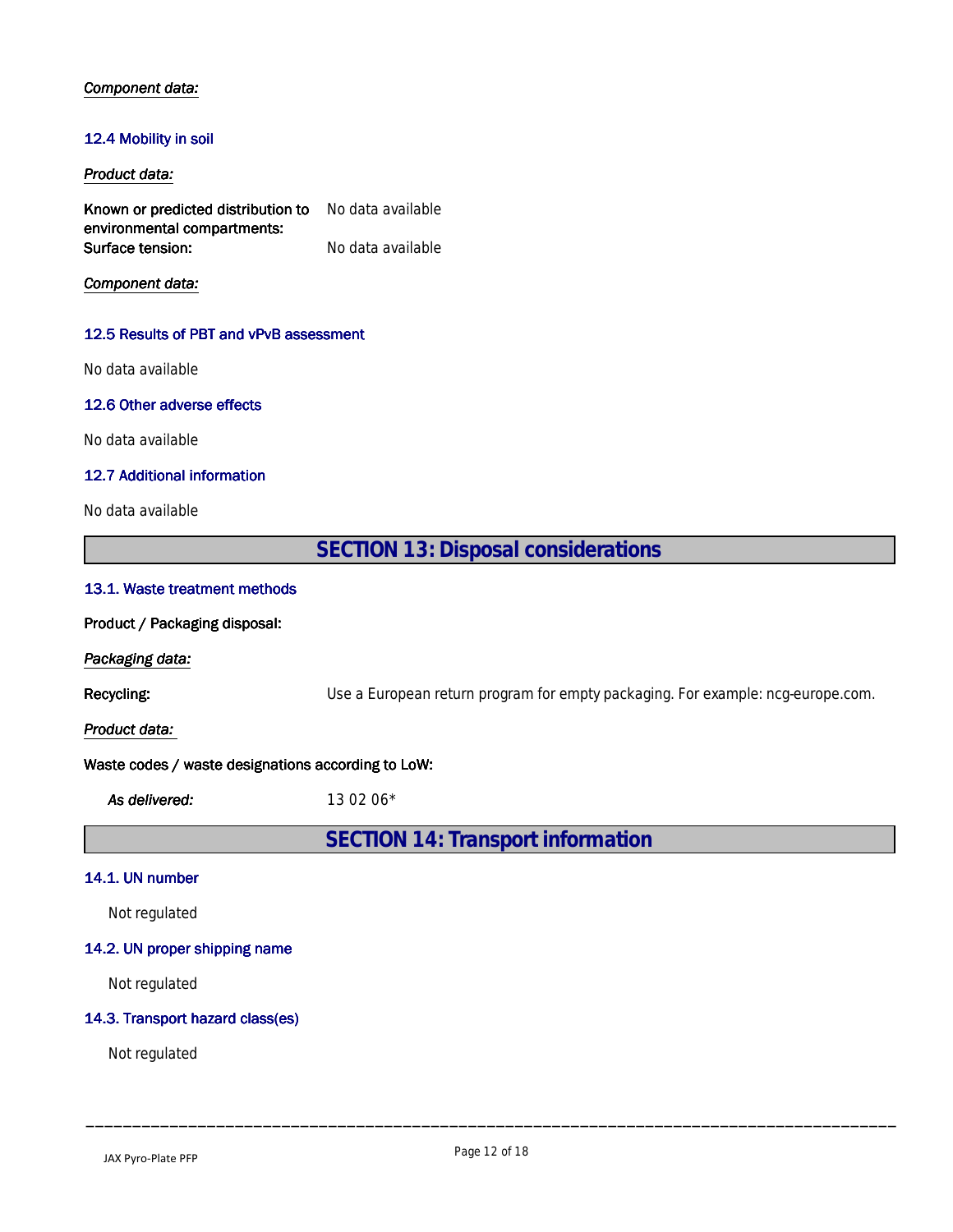#### **14.4. Packing group**

Not regulated

#### **14.5. Environmental hazards**

Not regulated

#### **14.6. Special precautions for user**

Not regulated

#### **14.7. Transport in bulk according to Annex II of MARPOL73/78 and the IBC Code**

Not regulated

# **SECTION 15: Regulatory information**

**15.1. Safety, health and environmental regulations/legislation specific for the substance or mixture**

#### **EU regulations**

**Authorisations and/or restrictions on use**

#### *Authorisations:*

**REGULATION (EC) No 1907/2006 OF THE EUROPEAN PARLIAMENT AND OF THE COUNCIL of 18 December 2006 concerning the Registration, Evaluation, Authorisation and Restriction of Chemicals (REACH), establishing a European Chemicals Agency, amending Directive 1999/45/EC and repealing Council Regulation (EEC) No 793/93 and Commission Regulation (EC) No 1488/94 as well as Council Directive 76/769/EEC and Commission Directives 91/155/EEC, 93/67/EEC, 93/105/EC and 2000/21/EC**

#### **ANNEX XIV - LIST OF SUBSTANCES SUBJECT TO AUTHORISATION**

Product does not contain components as mentioned in this ANNEX.

#### *Restrictions on use:*

**REGULATION (EC) No 1907/2006 OF THE EUROPEAN PARLIAMENT AND OF THE COUNCIL of 18 December 2006 concerning the Registration, Evaluation, Authorisation and Restriction of Chemicals (REACH), establishing a European Chemicals Agency, amending Directive 1999/45/EC and repealing Council Regulation (EEC) No 793/93 and Commission Regulation (EC) No 1488/94 as well as Council Directive 76/769/EEC and Commission Directives 91/155/EEC, 93/67/EEC, 93/105/EC and 2000/21/EC**

**ANNEX XIII - CRITERIA FOR THE IDENTIFICATION OF PERSISTENT, BIOACCUMULATIVE AND TOXIC SUBSTANCES, AND VERY PERSISTENT AND VERY BIOACCUMULATIVE SUBSTANCES**

Product does not contain components as mentioned in this ANNEX.

#### **ANNEX XVII - RESTRICTIONS ON THE MANUFACTURE, PLACING ON THEMARKET AND USE OF CERTAIN DANGEROUSSUBSTANCES, PREPARATIONS AND ARTICLES**

Product does not contain components as mentioned in this ANNEX.

#### **Other EU regulations**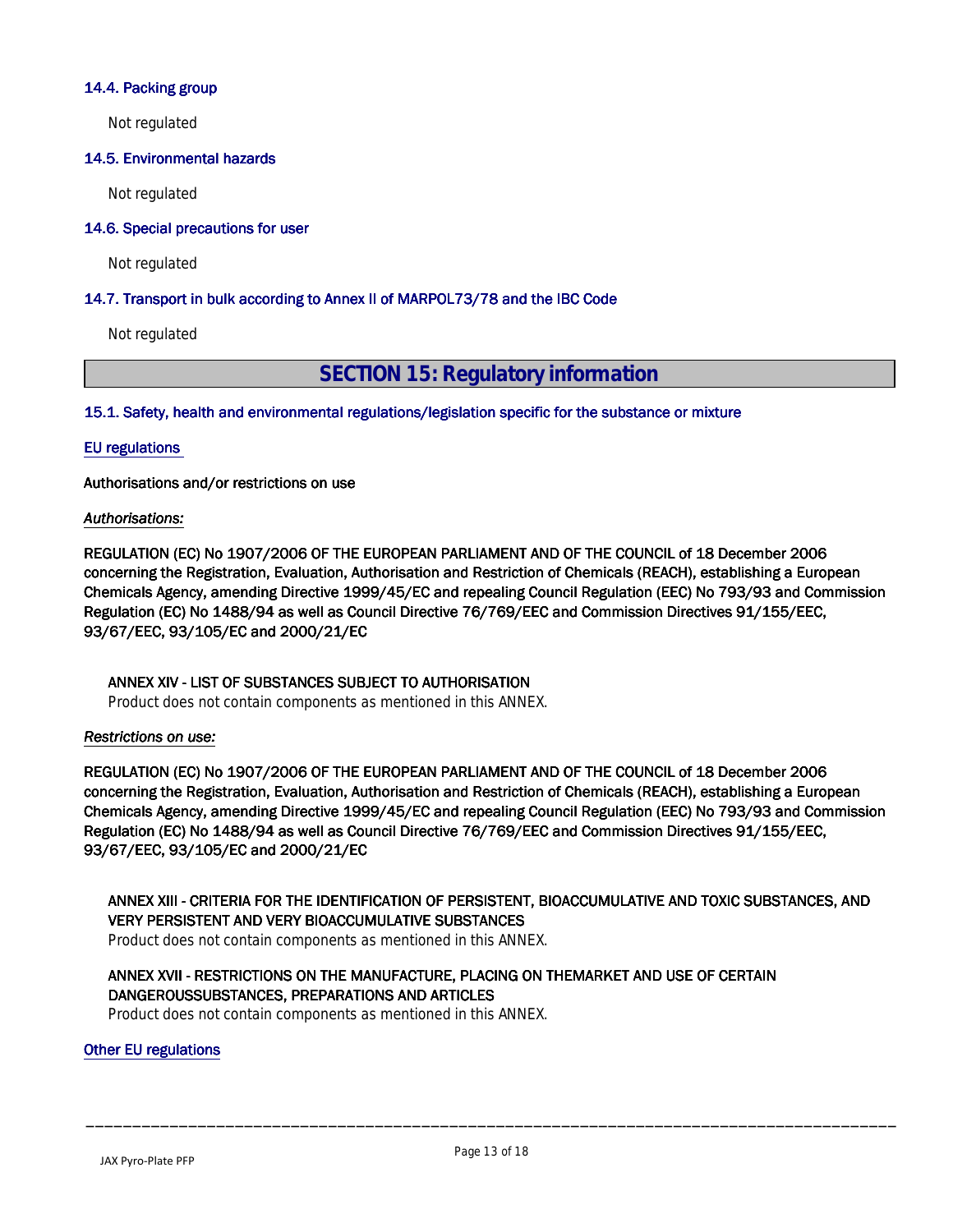**REGULATION (EC) No 648/2004 OF THE EUROPEAN PARLIAMENT AND OF THE COUNCIL of 31 March 2004 on detergents** Product is not subject to this regulation.

#### **REGULATION (EU) No 649/2012 OF THE EUROPEAN PARLIAMENT AND OF THE COUNCIL of 4 July 2012 concerning the export and import of hazardous chemicals**

Product does not contain components as mentioned in this regulation.

#### **COUNCIL REGULATION (EC) No 111/2005 of 22 December 2004 laying down rules for the monitoring of trade between the Community and third countries in drug precursors**

Product does not contain components as mentioned in this regulation.

#### **REGULATION (EC) No 1005/2009 OF THE EUROPEAN PARLIAMENT AND OF THE COUNCIL of 16 September 2009 on substances that deplete the ozone layer**

Product does not contain components as mentioned in this regulation.

#### **REGULATION (EU) No 98/2013 OF THE EUROPEAN PARLIAMENT AND OF THE COUNCIL of 15 January 2013 on the marketing and use of explosives precursors**

Product does not contain components as mentioned in this regulation.

**Commission Decision of 3 May 2000 replacing Decision 94/3/EC establishing a list of wastes pursuant to Article 1(a) of Council Directive 75/442/EEC on waste and Council Decision 94/904/EC establishing a list of hazardous waste pursuant to Article 1(4) of Council Directive 91/689/EEC on hazardous waste (notified under document number C(2000) 1147) (Text with EEA relevance) (2000/532/EC)**

**Waste codes / waste designations according to LoW:**

**As delivered:** 13 02 06<sup>\*</sup>

#### **COUNCIL REGULATION (EC) No 428/2009 of 5 May 2009 setting up a Community regime for the control of exports, transfer, brokering and transit of dual-use items**

Product does not contain components as mentioned in this regulation.

| <b>National regulations</b> |                                                |
|-----------------------------|------------------------------------------------|
| <b>In Austria</b>           |                                                |
| Component data:             |                                                |
| Hazardous ingredients:      | Mixture does not contain hazardous ingredients |
| In Belgium                  |                                                |
| Component data:             |                                                |
| Hazardous ingredients:      | Mixture does not contain hazardous ingredients |
| In the Czech Republic       |                                                |

#### *Product data:*

ACT 350 of 27 October 2011 on chemical substances and mixtures and amending certain Acts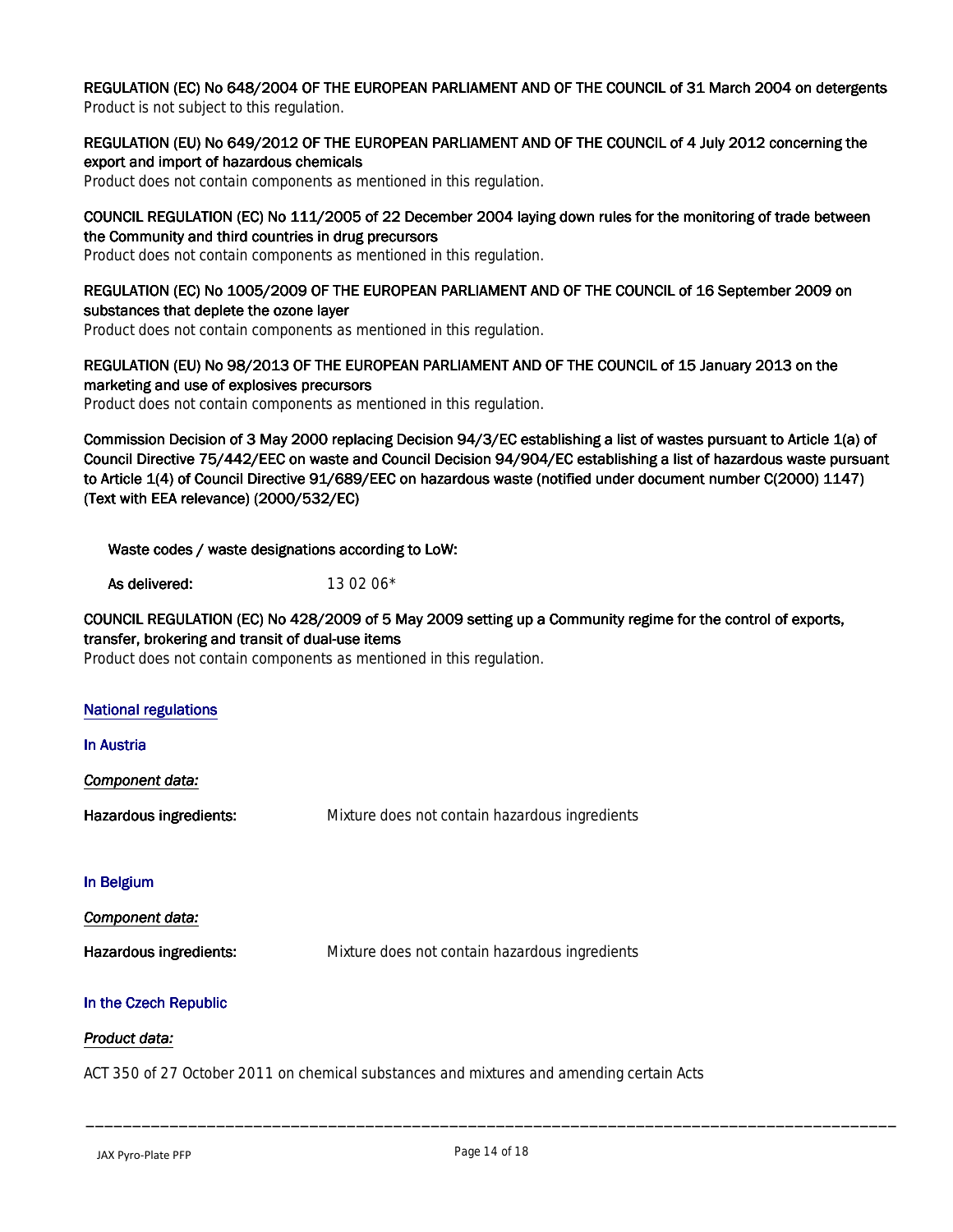### **In Denmark**

| Component data:                                  |                                                |            |
|--------------------------------------------------|------------------------------------------------|------------|
| Hazardous ingredients:                           | Mixture does not contain hazardous ingredients |            |
| <b>In Finland</b>                                |                                                |            |
| Component data:                                  |                                                |            |
| Hazardous ingredients:                           | Mixture does not contain hazardous ingredients |            |
| In France                                        |                                                |            |
| Product data:                                    |                                                |            |
| Tableaux de maladies professionnelles:           |                                                | Not listed |
| Component data:                                  |                                                |            |
| Hazardous ingredients:                           | Mixture does not contain hazardous ingredients |            |
| In Germany                                       |                                                |            |
| Product data:                                    |                                                |            |
| Water hazard classes (Wassergefährdungsklassen): |                                                | 1(S)       |
| Component data:                                  |                                                |            |
| <b>Hazardous ingredients:</b>                    | Mixture does not contain hazardous ingredients |            |
| In Italy                                         |                                                |            |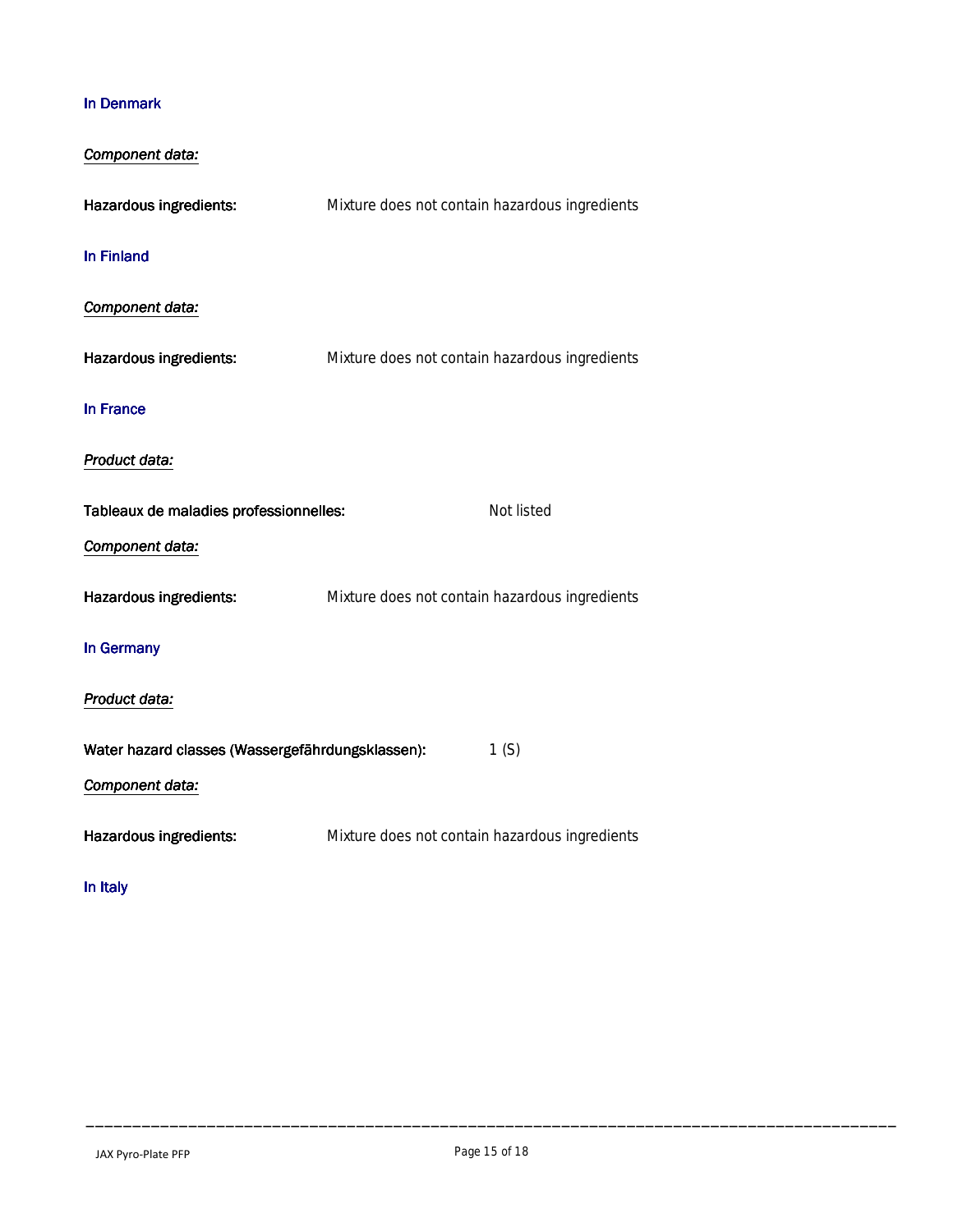disposizioni di normativa vigente: limite di soglia (LTV) ed indicatori biologici di esposizione (IBE) ACGIH 2001 Protezione dei lavoratori contro i rischi derivanti dall'esposizione ad agenti chimici, fisici e biologici durante il lavoro (DL212 del 30/07/90) Norme generali per l'igiene sul lavoro (DPR 303 del 19/3/56) Regolamenti e tabelle sulle malattie professionali nell'industria (DPR 336 del 13/04/94) D.Lgs. 81/2008 del 9 Aprile 2008 e successive modifiche Rischi incidenti rilevanti (Seveso bis - DL 334/99) Norme sugli scarichi (DM 51 del 12/7/90) Norme sull'inquinament o atmosferico (DPR del 12/7/90 e del 25/7/91) Norme per la tutela della acque (DL 152 del 11/5/99) Norme sullo smaltimento e sul trasporto dei rifiuti pericolosi (DL 22/97 e 389/97) Norme sul trasporto via terra ADR/RID (recepimento dir. CE 94/55): DM del 04/09/96 e attuazioni Testo unico su classificazione, imballaggio ed etichettatura sostanza pericolose con recepimento fino alla Directtiva 2004/73/CE (29° adeguamento al progresso technico della directiva 67/548/CE) Norme per la compilazione della Scheda di Sicurezza con recepimento della directtiva 2001/58/EC **In Latvia** *Component data:* **Hazardous ingredients:** Mixture does not contain hazardous ingredients **In the Netherlands**

#### *Product data:*

**Saneringsinspanning:** B

**De Algemene Beoordelingsmethodiek Water:** { 11} Weinig schadelijk voor in water levende organismen.

#### *Component data:*

**Hazardous ingredients:** Mixture does not contain hazardous ingredients

#### **In Poland**

#### *Product data:*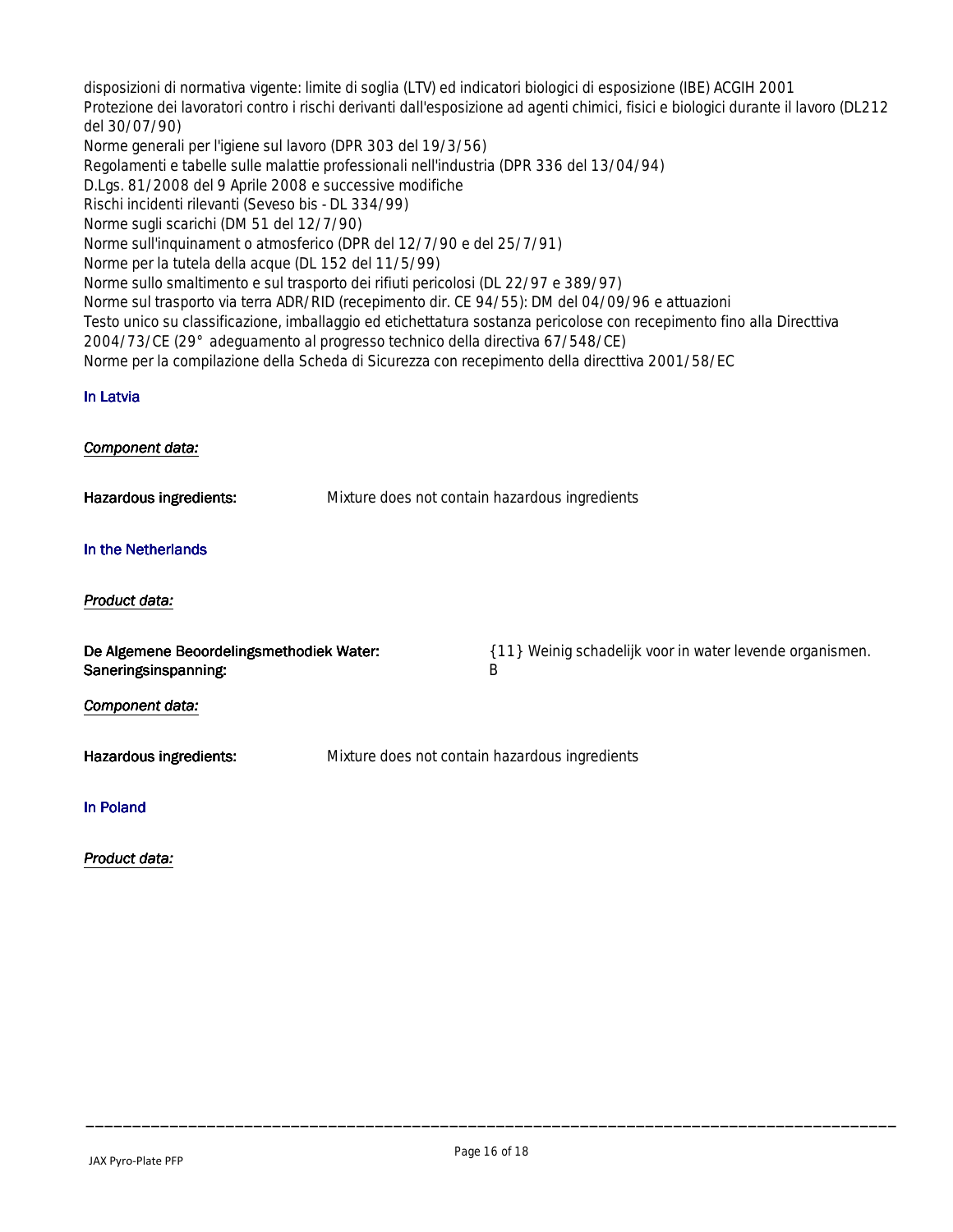The Regulation (EC) No 1907/2006 of the European Parliament and of the Council of 18 December 2006 concerning the Registration, Evaluation, Authorisation and Restriction of Chemicals (REACH), establishing a European Chemicals Agency, amending Directive 1999/45/EC of the trades and repealing the trades the Regulation repealing Council Regulation (EEC) nr 793/93the regulation lation (EC) nr 1488/94, as well as Council Directive 76/769/EEC and Commission Directives 91/155/EEC, 93/67/EEC, 93/105/EC and 2000/21/EC, as amended Regulation of the European Parliament and of the Council (EC) nr 1272/2008 on classification, labeling and packaging of substances and mixtures, amending and repealing the Directives 1999/45/EC, Directive 67/548/EEC and amending the Regulation (EC) nr 1907/2006, with changes.Ordinance of the Minister of Health of 30 December 2004 on safety and health relationship are tied to the existence of chemical agents (Dz.U.2005nr11poz.86), as amended.The Act of 25 February 2011 chemical substances and mixtures (Dz.U.2011nr63poz.322)Ordinance of the Minister of Health of 20 April 2012 on the labeling of chemical substances and mixtures, and certain mixtures (Dz.U.2012nr0poz.445)Ordinance of the Minister of Labour and Social Policy of 29 November 2002 on maximum permissible concentration assumptions Nate assumptions of harmful factors in the working environment (Dz.U.2002nr217poz.1833), as amendedThe Act of 27 April 2001 r.o waste (Dz.U.2001 No. 62 item 628).Ordinance of the Minister of Environment of 27 September 2001. on waste (Dz.U.Nr112, item 1206).Regulation (EU) No 453/2010 of 20 May 2010 amending the CYM The Regulation (EC) No 1907/2006 of the European Parliament and of the Council of 18 December 2006 concerning the Registration Evaluation, Authorisation and Restriction of Chemicals (REACH)

#### **In Portugal**

#### *Component data:*

**Hazardous ingredients:** Mixture does not contain hazardous ingredients

#### **In Sweden**

#### *Product data:*

Kemikalieinspektionens föreskrifter (KIFS 2005:7) om klassificering och märkning av kemiska produkterKemikalieinspektionens föreskrifter (KIFS 2008:2) om kemiska produkter och biotekniska organismer

#### *Component data:*

#### **15.2. Chemical safety assessment**

No Chemical Safety Assessment has been carried out for this substance/mixture by the supplier.

**SECTION 16: Other information**

#### **Indication of changes**

| <b>Version:</b>       |            |
|-----------------------|------------|
| <b>Revision date:</b> | 15/05/2019 |
| Reason for revision:  | New Format |
| Print date:           | 15/05/2019 |

#### **Abbreviations and acronyms**

CLP - Regulation (EC) No 1272/2008 on classification, labelling and packaging of substances and mixtures REACH - Regulation (EC) No 1907/2006 on the Registration, Evaluation, Authorisation and Ristriction of Chemicals